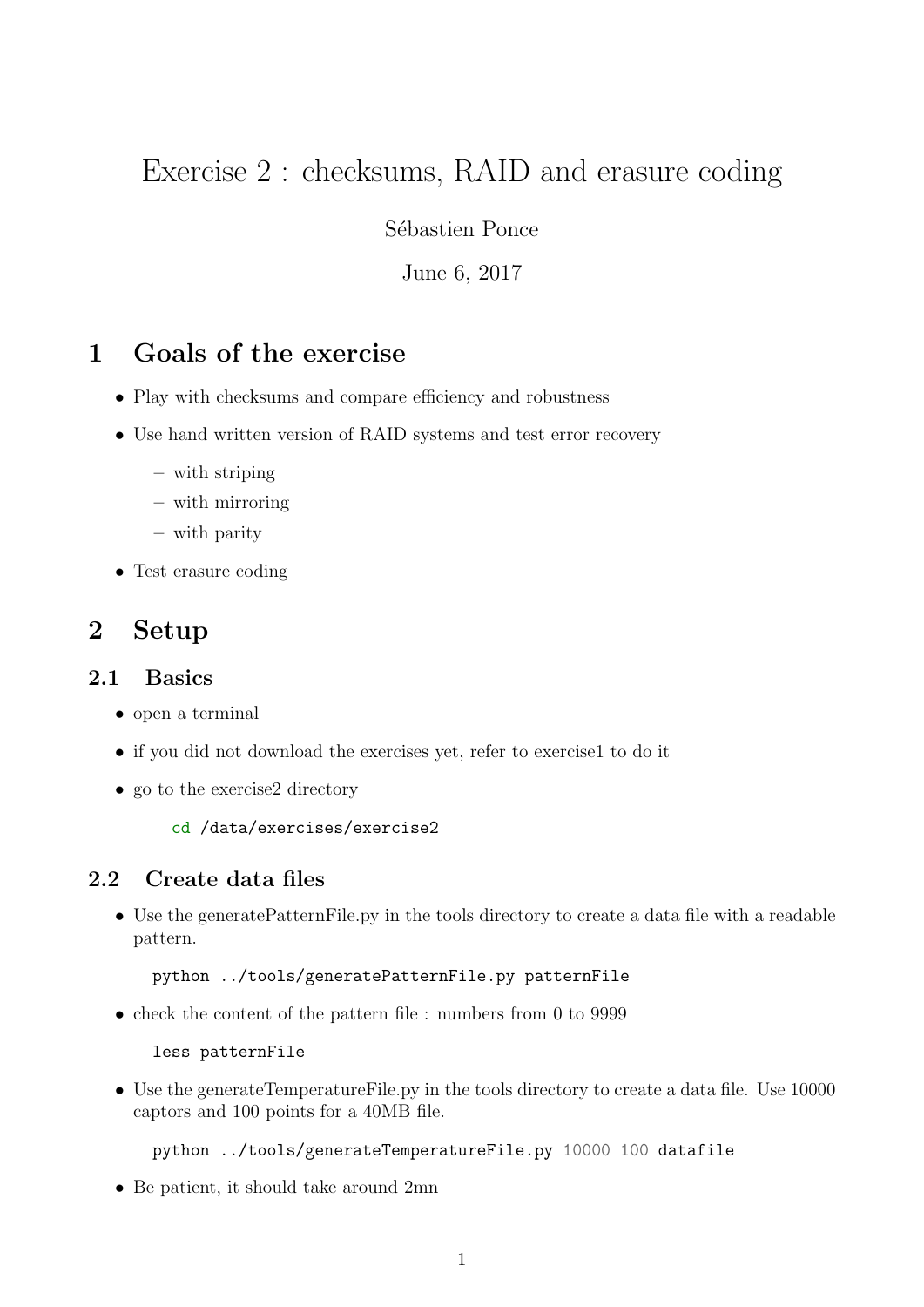# 3 Checksums

Go to checksum subdirectory

cd checksum

### 3.1 computation speed

• compute xor32, adler32, md5, sha1 and sha256 checksums for your datafile from memory (as it is in cache)

```
./xor32.py ../datafile
./adler32.py ../datafile
./md5.py ../datafile
./sha1.py ../datafile
./sha256.py ../datafile
```

|        | Checksum (first 4 bytes) | Computation time |
|--------|--------------------------|------------------|
| Xor    |                          |                  |
| Adler  |                          |                  |
| MD5    |                          |                  |
| Sha1   |                          |                  |
| Sha256 |                          |                  |

- compare timings except for xor that was implemented in python manually
- note by the way the difference of speed between non optimized python and optimized compiled code !

#### 3.2 error detection

• change first byte of the input file (remember previous value ! it's  $0x10$ )

```
hexdump -C -n 16 ../datafile
printf '\x00' | dd of=../datafile bs=1 count=1 conv=notrunc
hexdump -C -n 16 ../datafile
```
• Recompute all checksums and see the changes in the different algorithms

```
./xor32.py ../datafile
./adler32.py ../datafile
./md5.py ../datafile
./sha1.py ../datafile
./sha256.py ../datafile
```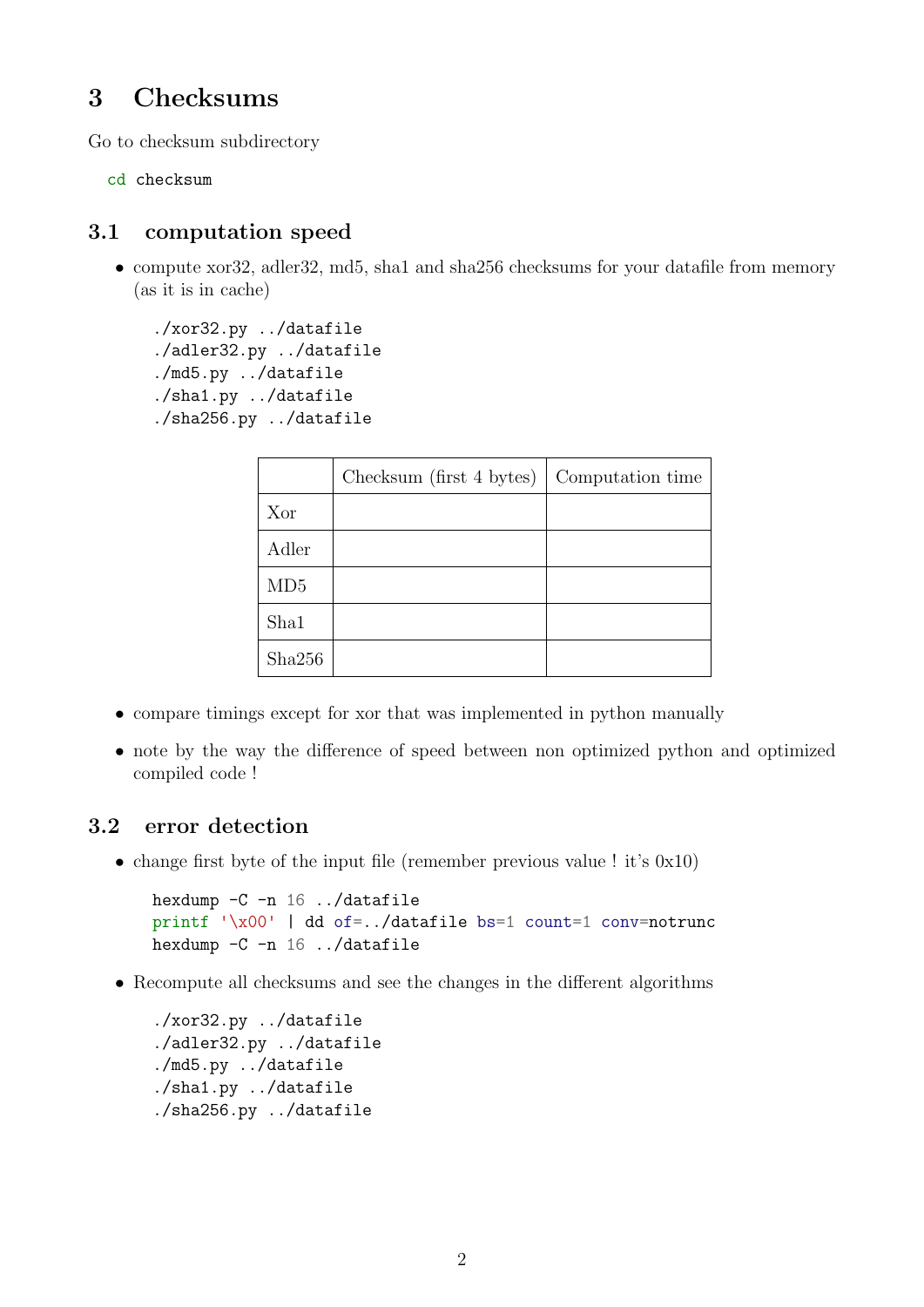|        | Checksum (first 4 bytes) |
|--------|--------------------------|
| Xor    |                          |
| Adler  |                          |
| MD5    |                          |
| Sha1   |                          |
| Sha256 |                          |

- note that xor changes only by one bit and adler has its lower part almost unchanged (again only by one bit). Note how the other ones are completely different although we've changed only one bit of input.
- put back proper first byte (was 0x10) but exchange the first 4 bytes with the next 4. Take care that the next 4 are specific to your file ! Put the right values in the following code

```
hexdump -C -n 16 ../datafile
printf '\x10' | dd of=../datafile bs=1 count=1 conv=notrunc
printf '\x73\x5d\xfc\x40\x10\x27\x00\x00' | \
  dd of=../datafile bs=1 count=8 conv=notrunc
hexdump -C -n 16 ../datafile
```
Next 4 bytes in my file

• Recompute all checksums and see the changes in the different algorithms

```
./xor32.py ../datafile
./adler32.py ../datafile
./md5.py ../datafile
./sha1.py ../datafile
./sha256.py ../datafile
```

|        | Checksum (first 4 bytes) |
|--------|--------------------------|
| Xor    |                          |
| Adler  |                          |
| MD5    |                          |
| Sha1   |                          |
| Sha256 |                          |

- note in particular that xor does not detect exchanges and that adler32 has same lower part.
- repair file so that it's readable. Again, put the right bytes for your case !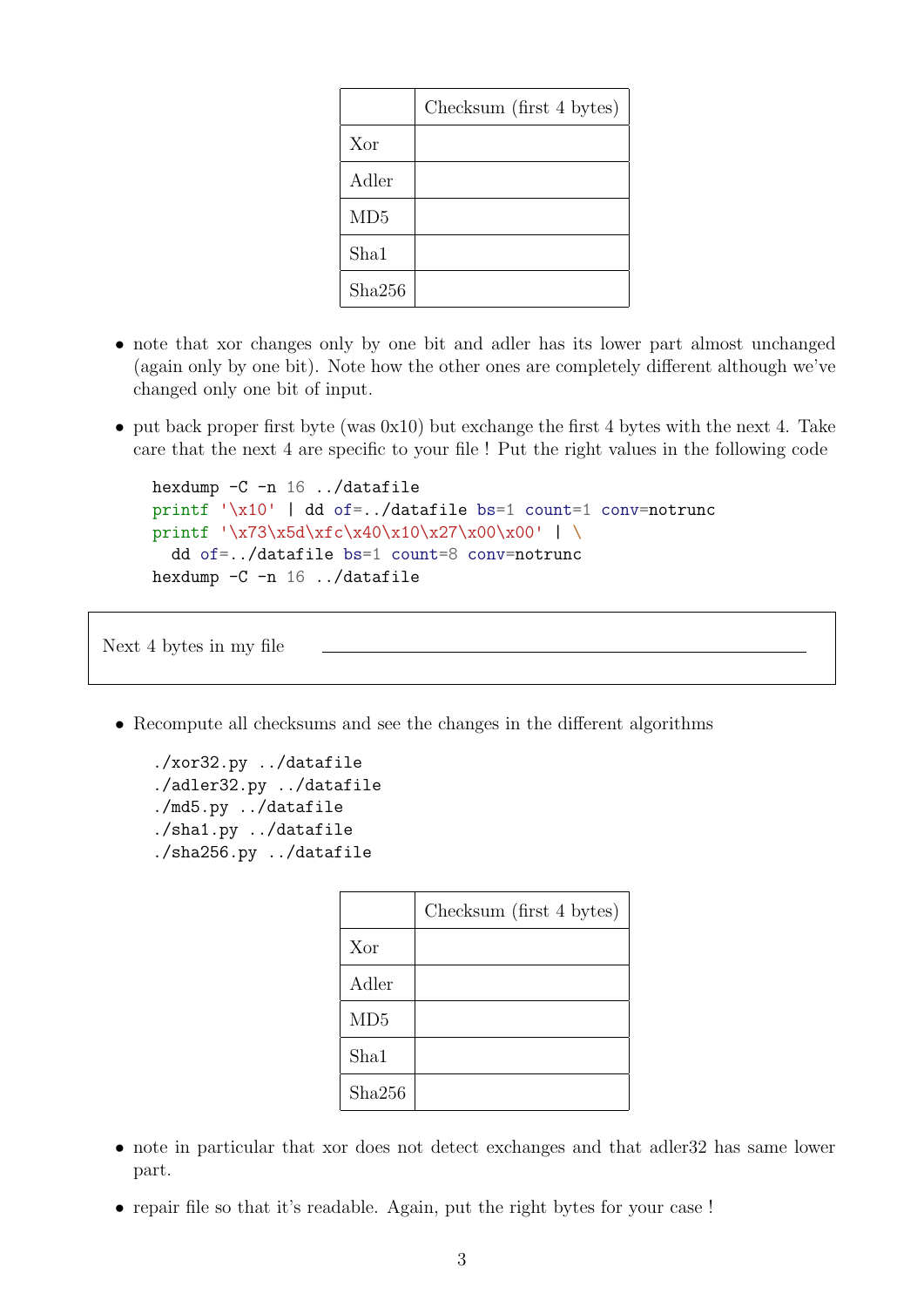```
hexdump -C -n 16 ../datafile
printf '\x10\x27\x00\x00\x73\x5d\xfc\x40' | \
  dd of=../datafile bs=1 count=8 conv=notrunc
hexdump -C -n 16 ../datafile
```
# 4 RAID levels

### 4.1 Introduction

We will play here with fake RAID systems, where disks were replaced by directories. The implementations are done in python and are highly inefficient.

The only point of this exercise is to have simple code that you can understand easily and demonstrates how RAID technologies work.

### 4.2 RAID 0 : striping

• Go to RAID0 subdirectory

cd ../RAID0

• create a RAID setup using the createRAID0 script. Check its code

./createRAID0.py 5

• store the pattern file into the RAID array using copyToRAID0.py. Check its code

./copyToRAID0.py ../patternFile

• have a look at the content of the striped

```
less Disk0/patternFile.0
less Disk1/patternFile.1
less Disk2/patternFile.2
```
• read back the file using readFromRAID0 and check consistency

./readFromRAID0.py patternFile patternFileCopy diff ../patternFile patternFileCopy

### 4.3 RAID 1 : mirroring

• Go to RAID1 subdirectory

```
cd ../RAID1
```
• create a RAID setup using the createRAID1 script. Check its code

```
./createRAID1.py 3
```
• store a file into the RAID array using copyToRAID1.py. Check its code

```
./copyToRAID1.py ../patternFile
```
• check how file was replicated and the cost in space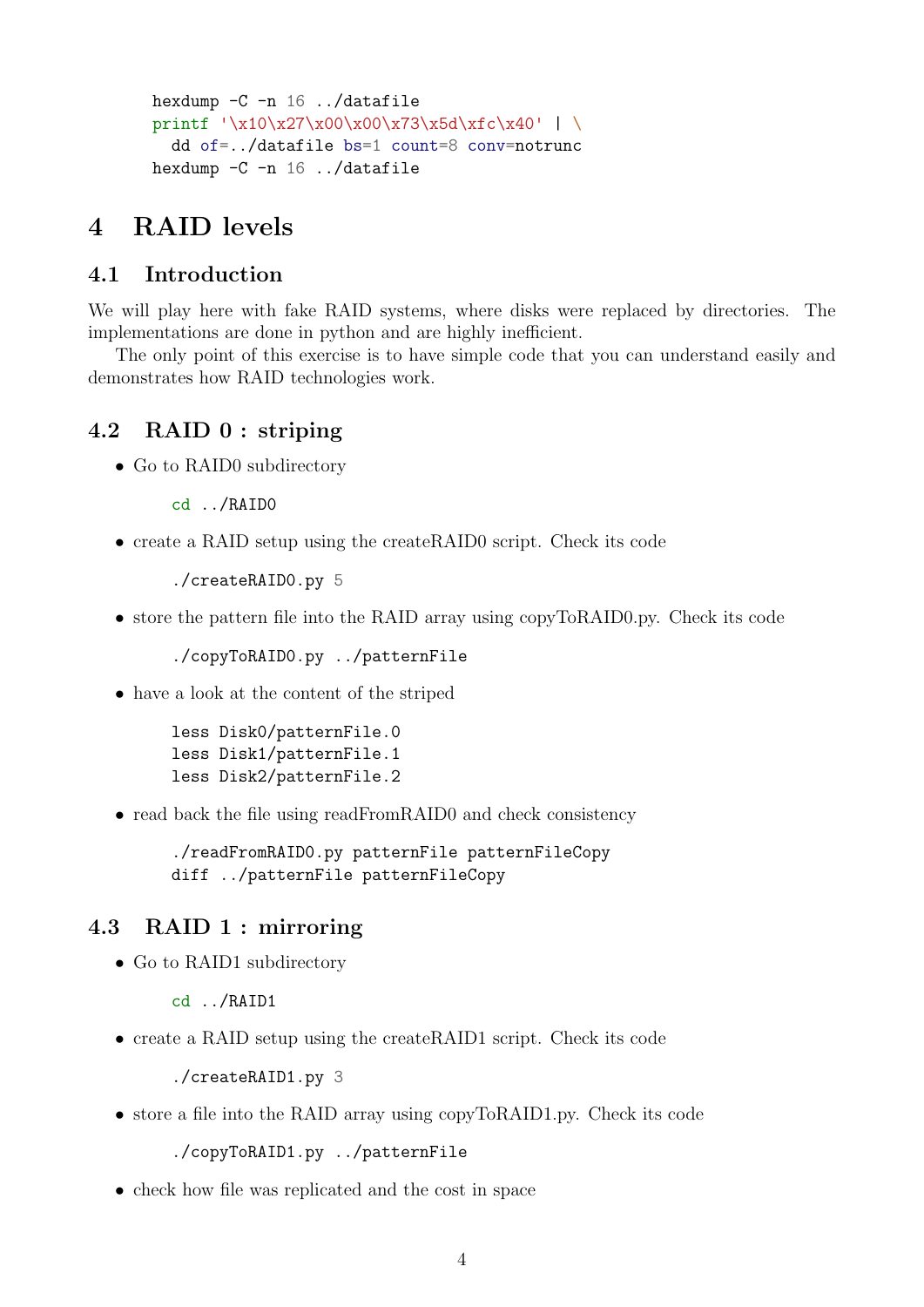ls -al Disk\* du -h ../patternFile du -hc Disk\*/patternFile\*

Original file size Space used by RAID1

• read back the file and check consistency. Check the read back code

./readFromRAID1.py patternFile patternFileCopy diff ../patternFile patternFileCopy

• suppress one copy and check you can still read

rm Disk0/patternFile ./readFromRAID1.py patternFile patternFileCopy diff ../patternFile patternFileCopy

• corrupt another copy and check you can still read. Note the use of checksums

```
vim Disk1/patternFile
./readFromRAID1.py patternFile patternFileCopy
diff ../patternFile patternFileCopy
```
• ask for a rebuild of the RAID system and check effect

```
ls -l Disk*
diff ../patternFile Disk1/patternFile
./repairFileInRAID1.py patternFile
ls -l Disk*
diff ../patternFile Disk1/patternFile
```
#### 4.4 RAID 5 : parity

• Go to RAID<sub>5</sub> subdirectory

cd ../RAID5

• create a RAID setup using the createRAID5 script. Check its code

./createRAID5.py 4

• store a file into the RAID array using copyToRAID5.py. Check its code

./copyToRAID5.py ../patternFile

• check how file was split and how parity was added

```
ls -al Disk*
less Disk0/patternFile.0
less Disk2/patternFile.2
less Disk3/patternFile.3
```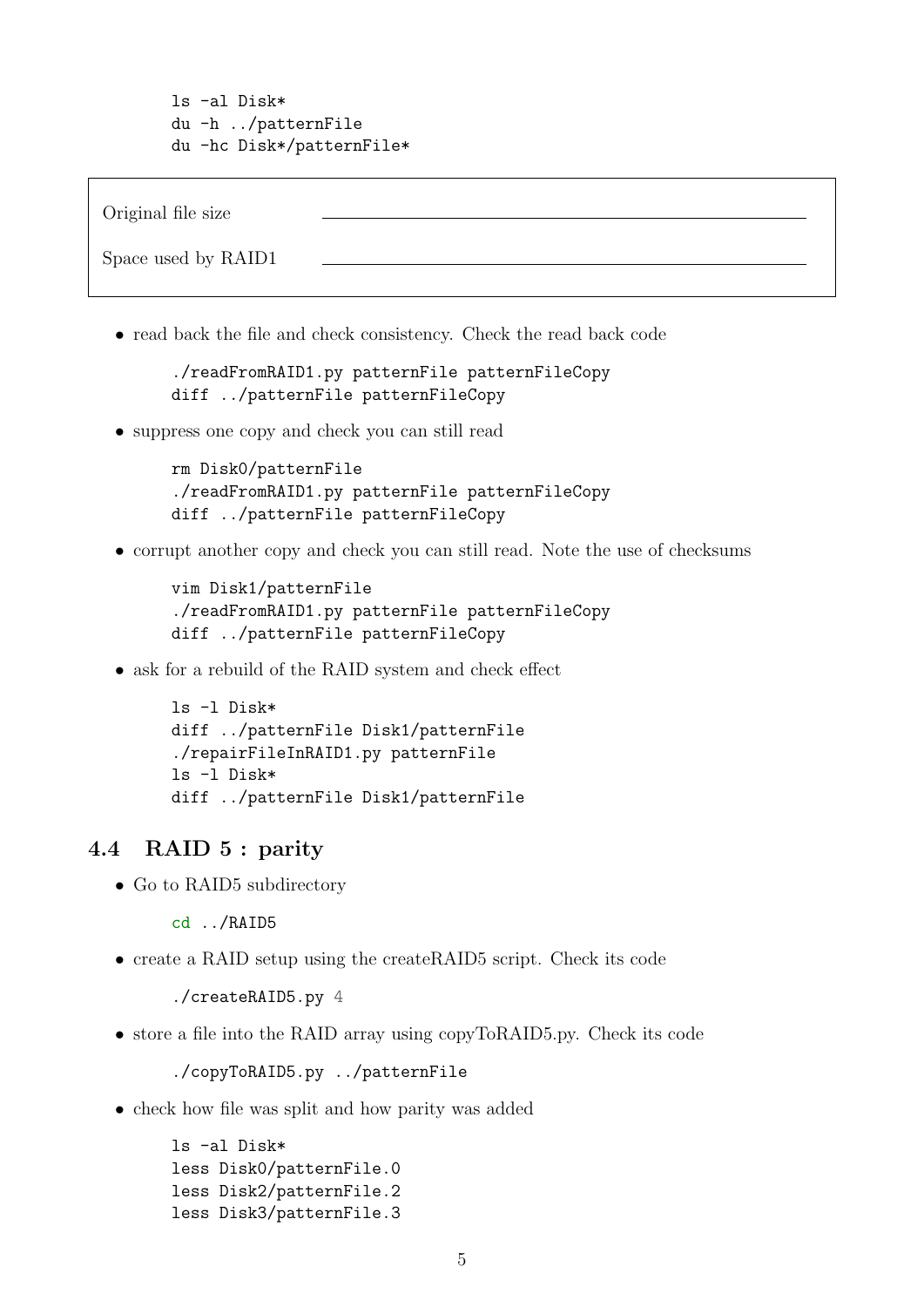• check the cost in space

```
du -h ../patternFile
du -hc Disk*/patternFile*
```


• read back the file and check consistency. Check the read back code

```
./readFromRAID5.py patternFile patternFileCopy
diff ../patternFile patternFileCopy
```
• suppress one stripe and check you can still read

```
rm Disk0/patternFile.0
./readFromRAID5.py patternFile patternFileCopy
diff ../patternFile patternFileCopy
```
• ask for a rebuild of the RAID system and check effect

```
ls -l Disk*
./repairFileInRAID5.py patternFile
ls -l Disk*
```
• corrupt a stripe or its checksum and check you can still read

```
vim Disk1/patternFile.1
./readFromRAID5.py patternFile patternFileCopy
diff ../patternFile patternFileCopy
./repairFileInRAID5.py patternFile
```
# 5 erasure coding (optional)

We use here an external library to provide erasure coding code. It's called zfec and has a nice and simple python API (see https://pypi.python.org/pypi/zfec and go to "Python API").

• Go to erasure subdirectory

```
cd ../erasure
```
• create a erasure coded pool with  $3 + 4$  disks using the createErasure script. Check its code

```
./createErasure.py 3 4
```
• store a file into the erasure coded pool using copyToErasure.py. Check its code

```
./copyToErasure.py ../patternFile
```
• check how file was split and how extra chunks were added